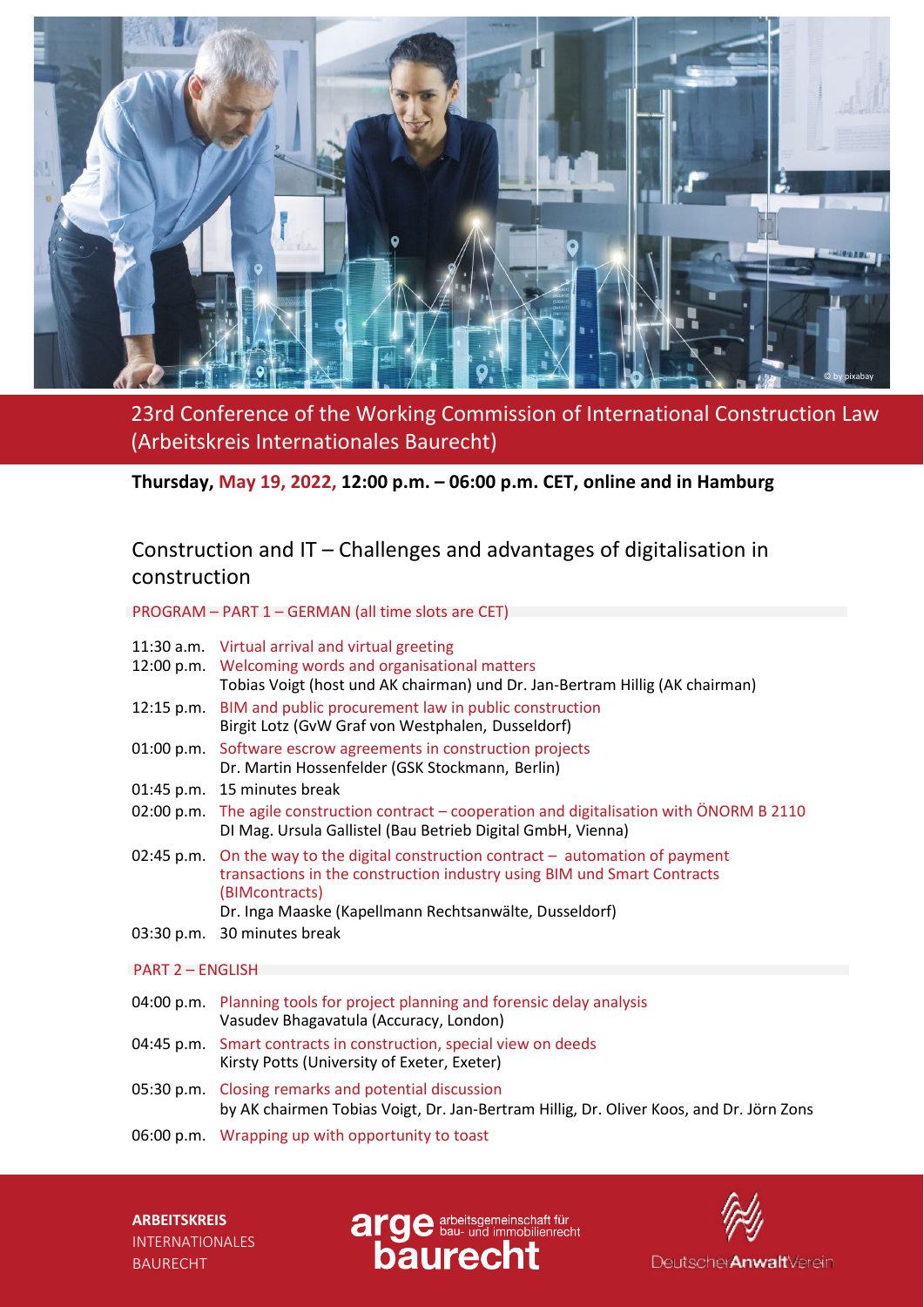Modern construction is in a state of upheaval. Digitalisation comes with new challenges for construction professionals, which also have to be met contractually. New project management procedures such as BIM or new technologies such as software applications in building management systems or general technical building equipment make contractual and legal solutions necessary that are actually only known from other industries and now have to be transformed. But IT also offers opportunities for better project management and the goal may even be Smart Contracts. The Working Commission of International Construction Law is therefore dedicating an event to this topic in order to exchange views on possible solutions.

TIME: Thursday, May 19, 2022, 12:00 p.m. – 04:00 p.m. CET (part 1, in German), approx. 04:00 p.m. – 06:00 p.m. CET (part 2, in English)

LOCATION: Online as well as at Carneades Legal, Überseering 4 in 22297 Hamburg

Hybrid event: Please let us know with your registration whether you would like to participate online or in presence. **CAUTION:** due to the current COVID-19 situation\* the number of places in Hamburg is limited to 25 and will be assigned chronologically according to the date of receipt of the registration! FFP2 masks are mandatory on site.

\* short-term changes will be announced by e-mail

For the physical well-being will be provided: drinks, cake and snacks.

You can easily register by e-mail: [ak-international@arge-baurecht.com](mailto:ak-international@arge-baurecht.com)

For further questions, please contact Madlen Schirmer: +49 40 6364550-0

FEE: none

CONFERENCE PROGRAM RESPONSIBLE: Tobias Voigt

Certificate of attendance according to § 15 (German) FAO possible (subject to decision by the Bar Association)

### REGISTRATION:

Madlen Schirmer Phone: +49 40 6364550-0 E-mail: ak-international@arge-baurecht.com or madlen.schirmer@carneadeslegal.com

### WEBINAR ORGANISATION:

Pascal Wagner Phone: +49 40 6364550-0 E-mail: pascal.wagner@carneadeslegal.com



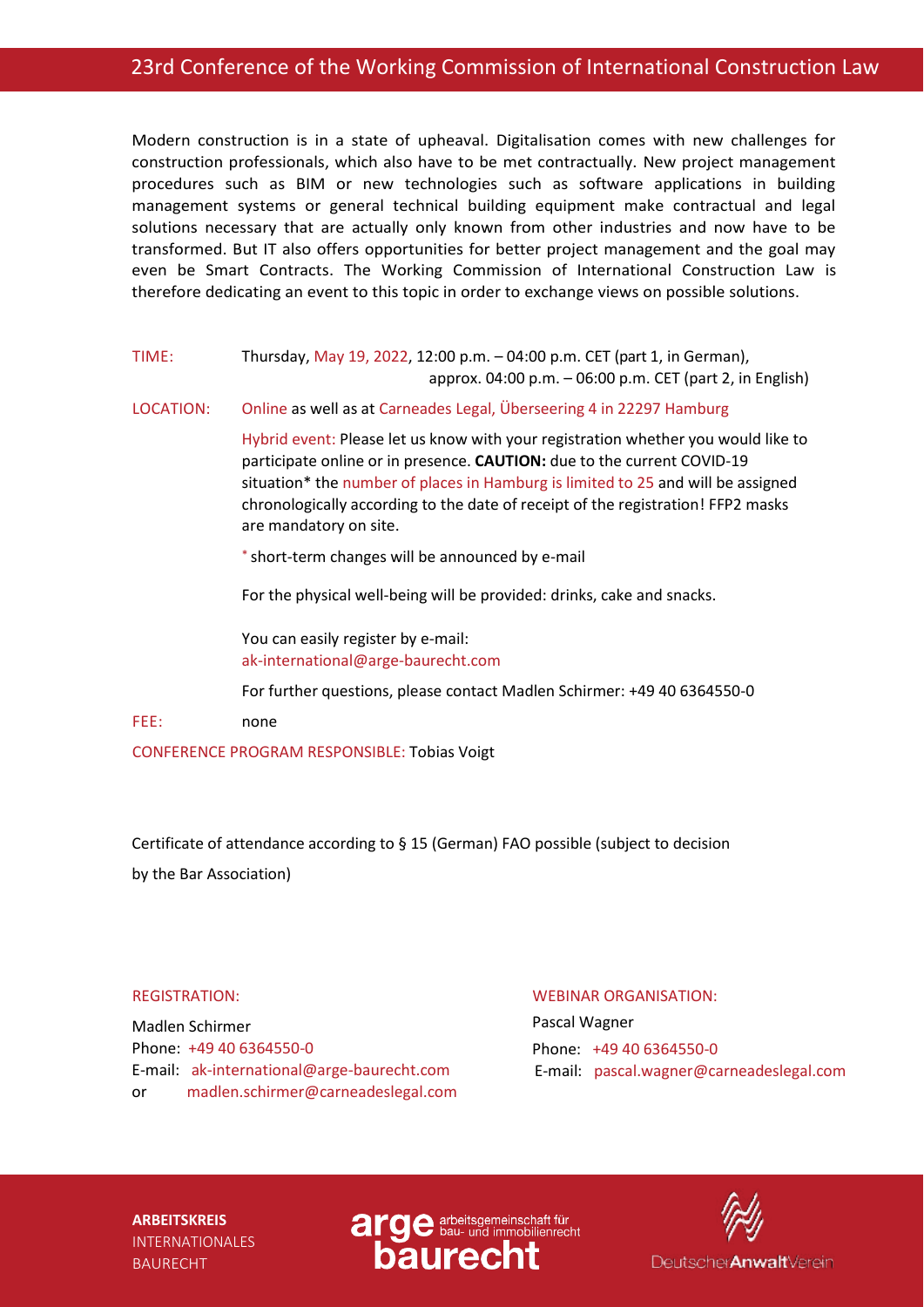

## 23rd Conference of the Working Commission of International Construction Law

### REGARDING THE CONFERENCE

- The conference will be conducted in hybrid format. You can participate in Hamburg or online. Due to the current COVID-19 situation, the number of places in Hamburg is limited to 25, so please indicate when registering whether you would like to participate in presence or online. If you participate in Hamburg, wearing a FFP2 mask is mandatory. No further requirements exist.
- All participants will receive a link to the event in due time before May 19, 2022.
- The committee meetings take place every six months (usually on the Thursday before the conference of ARGE Baurecht, which takes place at the same time). This event has a different date for organisational reasons.
- Please feel free to pass this invitation on to colleagues and lawyer friends who might be interested in the topics of the Working Commission of International Construction Law.
- On request, a confirmation of participation will be issued (§ 15 FAO) (subject to examination by the Bar Association)

### OUTLOOK:

The next conference is planned for: November 3<sup>rd</sup>, 2022 (Berlin). Please feel free to bring suggestions for topics we should discuss.

The Working Commission of International Construction Law has its own website: https://arge-baurecht.com → Menu item "Events" → "AK Internationales Baurecht" On this website you can register in the list of interested persons. All interested persons receive invitations to the conferences, which take place twice a year.



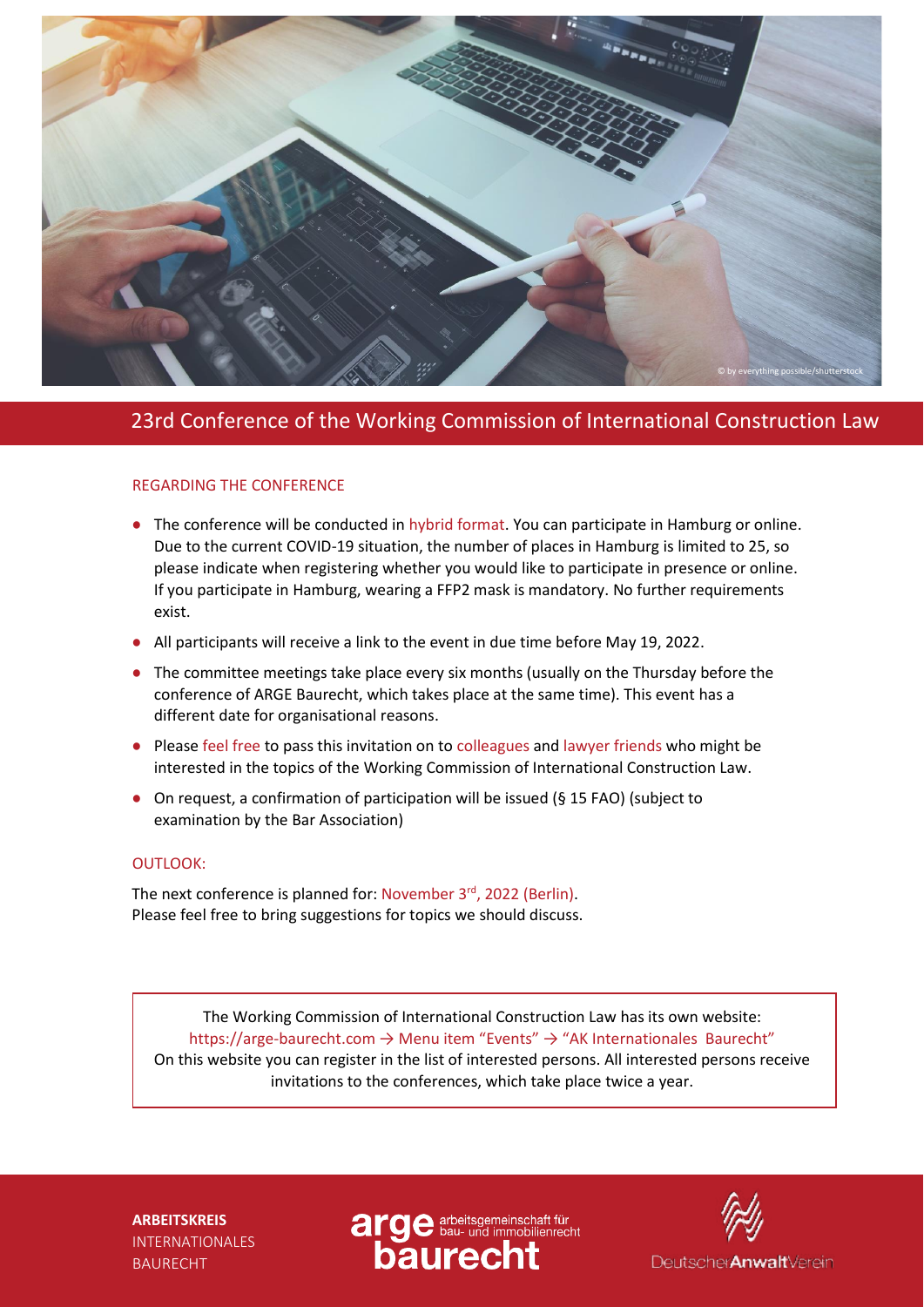### BOARD OF THE WORKING COMMISSION OF INTERNATIONAL CONSTRUCTION LAW



Dr. JAN-BERTRAM A. HILLIG is a German lawyer and English solicitor with the commercial law firm GSK STOCKMANN in Berlin. He advises on real estate project developments and plant construction projects, often those with cross-border implications (inbound and outbound). He is the author of the chapter "Cross-Border Construction and Planning Contracts" in the commentary "Privates Baurecht" by Messerschmidt / Voit.

● Phone: +49 30 203907-0, e-mail: [jan-bertr](mailto:jan-bertram.hillig@gsk.de)[am.hillig@gsk.de](mailto:am.hillig@gsk.de)



Dr. OLIVER KOOS is a German lawyer and partner at the commercial law firm GSK STOCKMANN in Frankfurt / Main. He advises on private construction and architectural law, plant construction and project development. His practice focuses on project conception and the support of major construction projects. He is also a lecturer in real estate and construction contract law.

● Phone: +49 69 710003-174, e-mail: oliver.[koos@gsk.de](mailto:oos@gsk.de)



TOBIAS VOIGT is a managing partner of CARNEADES LEGAL Rechtsanwälte Voigt und Kruse PartG mbB in Hamburg, specialising in international contract and claim management in plant construction as well as M&A. For more than 20 years he has been involved in complex plant construction projects worldwide. He is the chairman of the Offshore Dispute Resolution Committee of the World Forum Offshore Wind.

● Phone: +49 40 6364550-0, e-mail: tobias.voigt@carneadeslegal.com



Dr. JÖRN ZONS is a lawyer and partner in the law firm Friedrich Graf von Westphalen & Partner mbB in Cologne. His practice focuses on advising clients and contractors in German and international construction and plant engineering projects "from the cradle to the grave", including dispute resolution. He is coeditor of Bock / Zons, Rechtshandbuch Anlagenbau.

● Phone: + 49 221 20807-0, e-mail: [joern.zons@fgvw.de](mailto:joern.zons@fgvw.de)